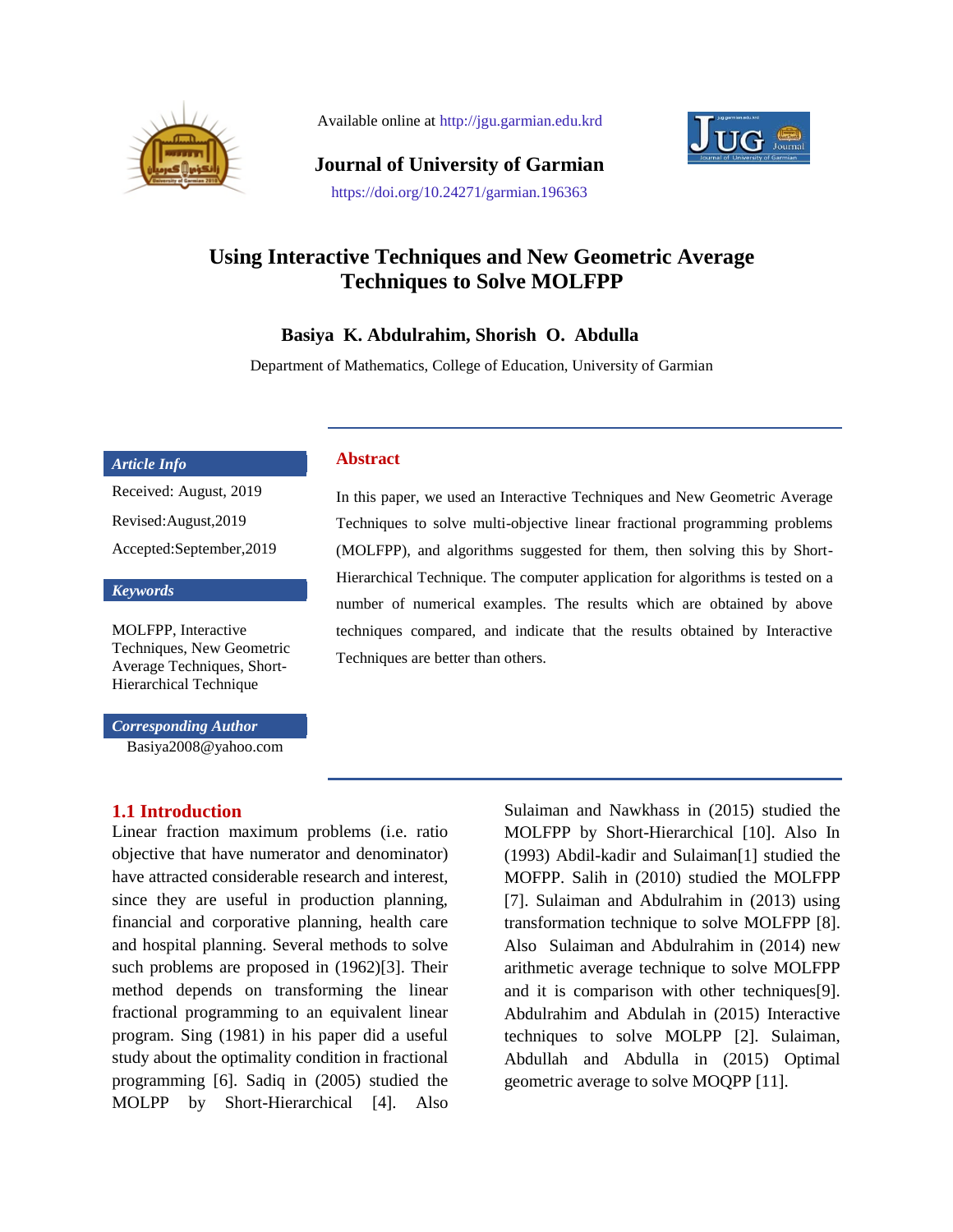In order to extend this work we have defined a MOLFPP and investigated the algorithm to solve fractional programming problem for multiobjective function, irrespective of the number of objectives with less computational burden and suggest an Interactive Techniques and New geometric average Techniques of objective functions, to generate the best optimal solution and also solved the problems by Short-Hierarchical. The computer application of our algorithm has also been discussed by solving a numerical example. Finally we have shown results and comparisons between different techniques.

Linear Fractional Programming Problem The mathematical programming problem for LFPP can be formulated as follows:

Maximize (Minimize) 
$$
Z = \frac{(c^t x + \gamma)}{(d^t x + \beta)}
$$

Subject to:

$$
x \in X = \begin{cases} AX \le b \\ x; AX \ge b \\ AX = b \end{cases}
$$

Where  $x \in R^n$ , A is an  $m \times n$  matrix; c and d are *n* –vectors;  $b \in R^m$  and  $\gamma, \beta$  are scalar constants. Moreover  $d<sup>t</sup>$ everywhere in  $X$  [12].

## **1.1**

### **1.2 Multi-Objective Linear Fractional Programming Problem**

Multi-Objective function that are the ratio of two linear objective functions are said to be MOLFPP ([1],[8],[9],[10]) then can be defined:

$$
Max. Z_1 = \frac{c_1^t x + \gamma_1}{d_1^t x + \beta_1}
$$
  
\n
$$
Max. Z_2 = \frac{c_2^t x + \gamma_2}{d_2^t x + \beta_2}
$$
  
\n
$$
Max. Z_r = \frac{c_r^t x + \beta_r}{d_r^t x + \beta_r}
$$
  
\n
$$
Min. Z_{r+1} = \frac{c_{r+1}^t x + \beta_{r+1}}{d_{r+1}^t x + \beta_{r+1}}
$$
  
\n
$$
Min. Z_s = \frac{c_s^t x + \gamma_s}{d_s^t x + \beta_s}
$$
  
\n
$$
Min. Z_s = \frac{c_s^t x + \gamma_s}{d_s^t x + \beta_s}
$$

Subject to:

$$
Ax = b \qquad (3.2)
$$
  

$$
x \ge 0 \qquad (3.3)
$$

Where  $r$  is the number of objective function that to be maximized,  $s$  is the number of objective functions that is to be maximized and minimized and  $s - r$  is the number of objerctive function that is to be minimized, other symbols have the same meaning as previously mentioned, for more details see[10], Where b is  $m$  -dimensional vector of constants,  $x$  is  $n$  -dimensional vector of decision variables and A is a  $m \times n$  matrix of constants other symbols have the same meaning as before ([8],[9],[10]).

### **1.3 Solving MOLFPP by Using New Geometric Average Techniques**

We formulate the combined objective function. To solve MOLFPP by New Geometric Average Techniques (Geometric Arithmetic Average Technique and New Geometric Arithmetic Average Technique) respectively consider below: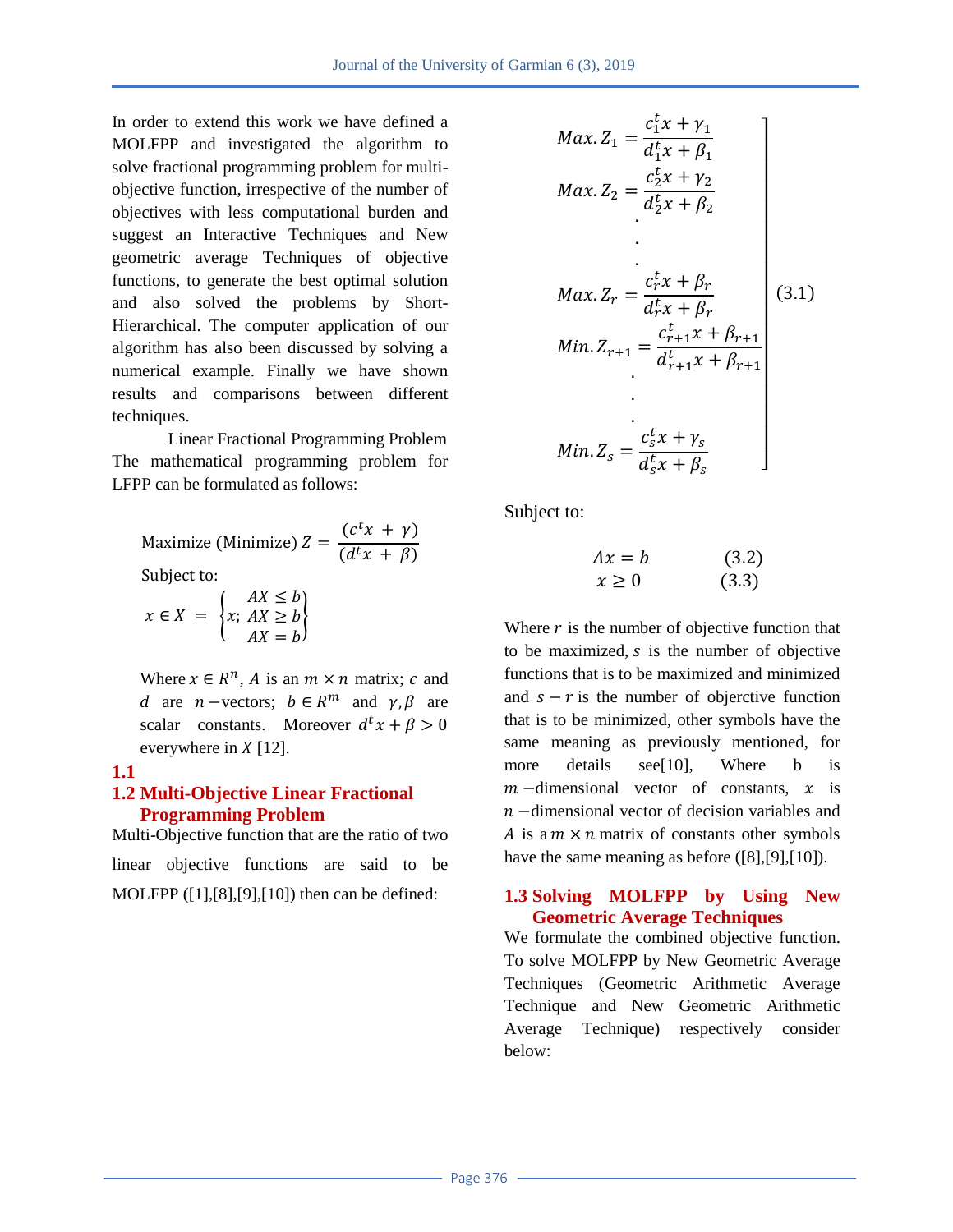$$
Max.Z = \frac{SM - SN}{GV_2}
$$
  
\n
$$
GV_2 = \frac{N_1 + N_2}{2}
$$
 is Geometric Arithmetic Average)  
\nOr Max.Z =  $\frac{SM - SN}{GV_s}$   
\n
$$
GV_s = \frac{N_1 + N_2}{s}
$$
 is New Geometric Arithmetic Average)  
\n
$$
SM = \sum_{i=1}^{r} Z_i
$$
,  $\forall i = 1, 2, ..., r$ . &  $SN = \sum_{i=r+1}^{s} Z_i$ ,  $\forall i = r + 1, r + 2, ..., s$ .  
\n
$$
\delta M_i
$$
: the maximum value of the *i* th objective function  
\n
$$
\delta N_i
$$
: the minimum value of the *i* th objective function  
\n
$$
N_1 = \sqrt{min{\{\alpha M_i\}} \& \alpha N_i} =
$$
 Absolute Value of  $(\delta M_i) = |\delta M_i|, \forall i = 1, 2, ..., r$ .  
\n
$$
N_2 = \sqrt[s]{min{\{\alpha M_i\}} \& \alpha N_i} =
$$
 Absolute Value of  $(\delta N_i) = |\delta N_i|, \forall i = r + 1, r + 2, ...$ 

### **1.5 Algorithm :( New Geometric Average Techniques)**

An algorithm for obtaining the optimal solution for the MOLFPP defined in equation (3.1) can be summarized as follows:

Step1: Assign arbitrary values to each of the individual objective functions which are to be maximized or minimized.

Step2: Solve the first objective function by the Modified Simplex Method ([5], [7]), for linear fractional programming subject to constraints.

Step3: Check the feasibility of the solution obtained in step2, if it is feasible then go to step4, otherwise use dual Simplex Method [5] to remove infeasibility.

Step4: Assign a name to the optimum value of the objective function  $Z_i$ , say  $\delta_i$  for  $i = 1,2,3,...$ , s as before.

Step5: Select  $N_1$ ,  $N_2$  and calculated  $GV_2$ ,  $GV<sub>s</sub>$  using formula (4.4) or (4.5).

Step6: Optimize the combined objective function under the same constraints  $(3.2)$  and  $(3.3).$ 

, S.

## **1. 6 Solving MOLFPP by Using Interactive Techniques**

 We formulate the combined objective function. To solve MOLFPP by Interactive techniques (Interactive Arithmetic Average Technique and New Interactive Arithmetic Average Technique) respectively consider below: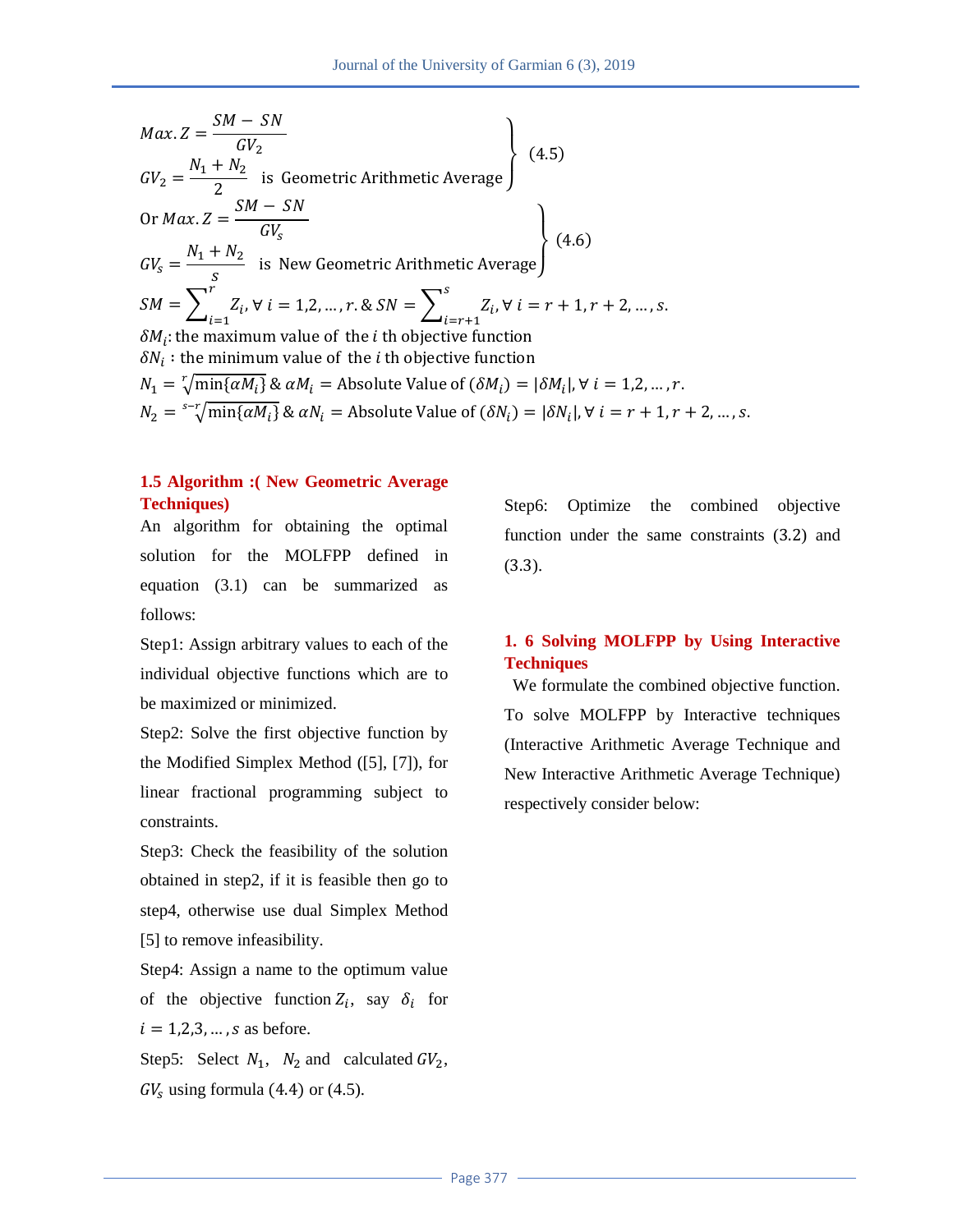$$
Max. Z = \frac{SM - SN}{AV_2}
$$
\n
$$
AV_2 = \frac{M_1 + M_2}{2}
$$
 is Interactive Arithmetic Average)  
\nOr  $Max. Z = \frac{SM - SN}{AV_s}$   
\n
$$
AV_s = \frac{M_1 + M_2}{s}
$$
 is New Interactive Arithmetic Average)  
\n
$$
SM = \sum_{i=1}^{r} Z_i, \forall i = 1, 2, ..., r. \& SN = \sum_{i=r+1}^{s} Z_i, \forall i = r+1, r+2, ..., s.
$$
\n
$$
\delta M_i
$$
: the maximum value of the *i* th objective function  
\n
$$
\delta N_i
$$
: the minimum value of the *i* th objective function  
\n
$$
M_1 = \frac{\min\{\alpha M_i\}}{|D_1| \left(\max[\sin \theta_{12}, \cos \theta_{12}]\right)} \& \alpha M_i = \text{Absolute Value of } (\delta M_i) = |\delta M_i|, \forall i = 1, 2, ..., r.
$$
\n
$$
M_2 = \frac{\min\{\alpha N_i\}}{|D_2| \left(\max[\sin \theta_{12}, \cos \theta_{12}]\right)} \& \alpha N_i = \text{Absolute Value of } (\delta N_i) = |\delta N_i|, \forall i = r+1, r+2, ..., s.
$$
\n
$$
D_1 = \min\{ (c_i^t x + \gamma_i) / (d_i^t x + \beta_i) \}, \forall i = 1, 2, ..., r.
$$
\n
$$
D_2 = \min\{ (c_i^t x + \gamma_i) / (d_i^t x + \beta_i) \}, \forall i = r+1, r+2, ..., s.
$$
\n
$$
|D_1| = \text{Length of the } (\min\{ (c_i^t x + \gamma_i) / (d_i^t x + \beta_i) \}, \forall i = 1, 2, ..., r \text{ after change to linear}
$$
\n
$$
|D_2| = \text{Length of the } (\min\{ (c_i^t x + \gamma_i) / (d_i^t x + \beta_i) \}, \forall i = r+1, r+2, ..., s \text{ and } s \text{ after change to linear}
$$
\n
$$
\cos \theta_{12} = \frac{D_1 D_2}{|D_1||D_2|}, \sin \theta_{12} = \sqrt{1 - (\cos \theta_{12})^2} \quad (\text{[13]}).
$$

Subject to the some constraints (3.2) and (3.3).

### **1.7 Algorithm :( Interactive Techniques)**

An algorithm for obtaining the optimal solution for the MOLFPP defined in

equation (3.1) can be summarized as follows:

Step1, step2, step3and step4 are the same as given in algorithm in the section 1.5 as

before. **Step5:** Select  $M_1$ ,  $M_2$  and calculated  $AV_2$ ,  $AV_s$  using formula (6.6) or (6.7). **Step6:** Optimize the combined objective function under the same constraints  $(3.2)$  and  $(3.3)$ .

### **1.8 Numerical Examples**

In this section, we present numerical examples

**Example 8.1:** Solve the following MOLFPP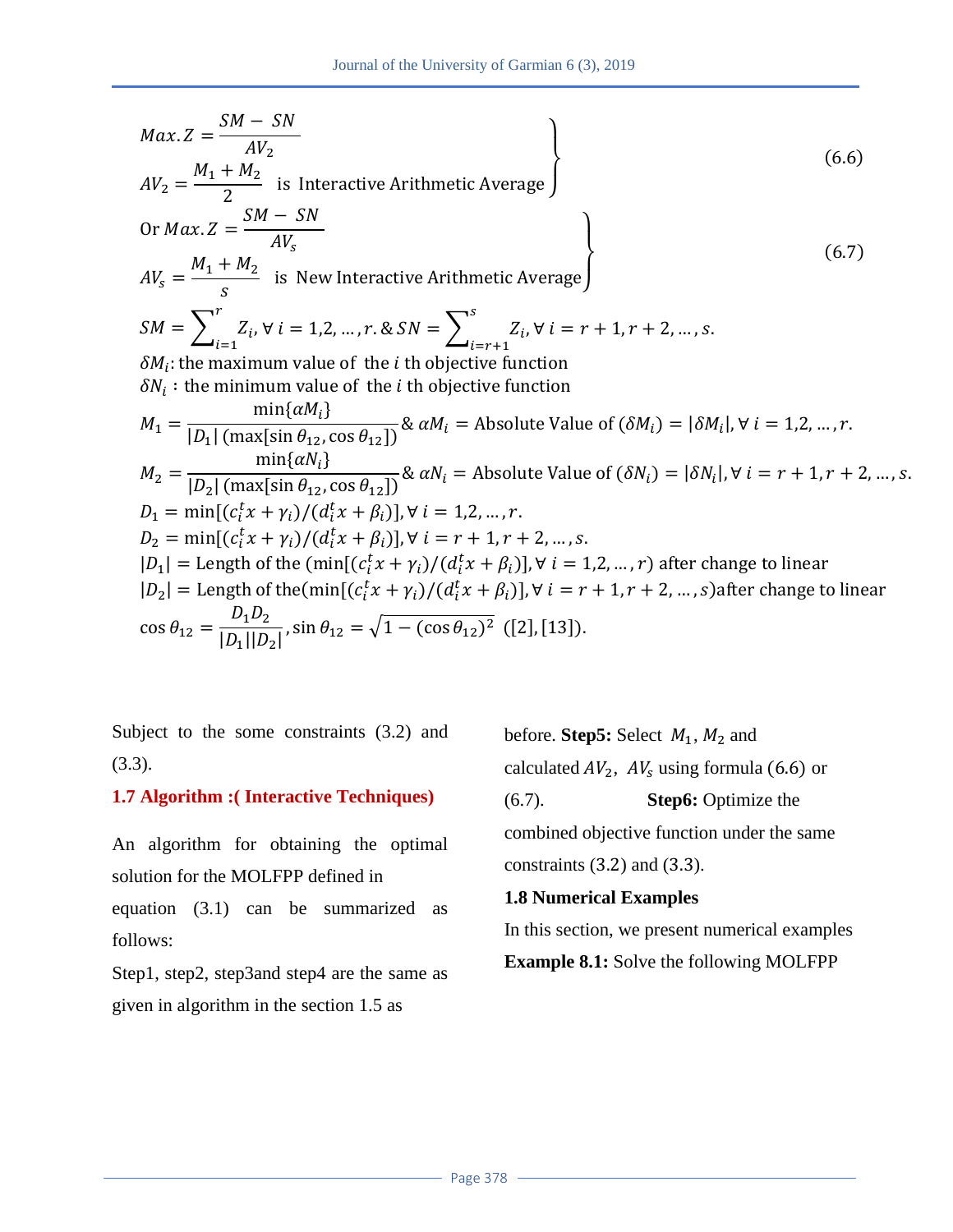$Max.Z_1 = (5x_1 + 3x_2) / ($  $Max.Z_2 = (9x_1 + 5x_2) / ($  $Max.Z_3 = (3x_1 - 4x_2)/(x_1 + x_2 + 1)$  $Max.Z_4 = (3x_1 + 2x_2)/(2x_1 + 2x_1 + 2)$ Subject to:  $2x_1 + 4x_2 \ge 8$  $x_1 + x_2 \leq 3$  $x_1 + 2x_2 \le 10$  $2x_1 + x_2 \leq 5$ 

> $x_1 \leq 2$  $x_1, x_2 \geq 0$

**Solution 8.1:** After finding the value of each of individual objective functions of example 8.1 the results obtained by Modified Simplex Method ([5], [7]) are given and the numerical results as below in table 1:

Table 1: Results of example 8.1 by using Modified Simplex Method

|                | $Z_i$           | $x_i$ | $\delta_i$ | $\alpha M_i =  \delta M_i $<br>$\forall i = 1, 2, , r$ | $\alpha N_i =  \delta N_i $<br>$\forall i = r + 1, r + 2, , s$ |
|----------------|-----------------|-------|------------|--------------------------------------------------------|----------------------------------------------------------------|
|                | 13/4            | (2,1) | 13/4       | 13/4                                                   |                                                                |
| 2              | $23/12$ $(2,1)$ |       |            | $23/12$ $23/12$                                        |                                                                |
| 3              | 1/2             | (2,1) | 1/2        | 1/2                                                    |                                                                |
| $\overline{4}$ |                 | (2,1) |            |                                                        |                                                                |

The solution for example 8.1 by a Short-Hierarchical, it cannot solve and The solution for example 8.1 when applying algorithm in the section 1.5 by using Geometric Arithmetic Average Technique and New Geometric Arithmetic Average Technique respectively is the same optimal solution shown in table 1, then the combined objective linear fractional function is:

$$
(*)\,SM = \sum_{i=1}^{r} Z_i = \sum_{i=1}^{4} Z_i = \frac{(75x_1 + 10x_2)}{(6x_1 + 6x_2 + 6)}, \, SN = \sum_{i=r+1}^{5} Z_i = 0
$$
\n
$$
N_1 = \frac{1501}{1785}, N_2 = 0, GV_2 = \frac{N_1 + N_2}{2} = \frac{732}{1741}, \, GV_s = \frac{N_1 + N_2}{s} = \frac{366}{1741}
$$
\n
$$
Max. Z = \frac{SM - SN}{GV_2} = \frac{(130575x_1 + 17410x_2)}{(4392x_1 + 4392x_2 + 4392)} \&\, Max. Z = \frac{SM - SN}{GV_s} = \frac{(130575x_1 + 17410x_2)}{(2196x_1 + 2196x_2 + 2196)}
$$

After solving it subject to the same constraints as before respectively, we get  $Max.Z = 15.86$  and  $x_1 = 2$ ,  $x_2 = 1$ & Max. Z = 31.71 and  $x_1 = 2$ ,  $x_2 = 1$ 

The solution for example 8.1 when applying algorithm in the section 1.7 by using Interactive Arithmetic Average Technique and New Interactive Arithmetic Average Technique respectively is the same optimal solution shown in table 1, then the combined objective linear fractional function is: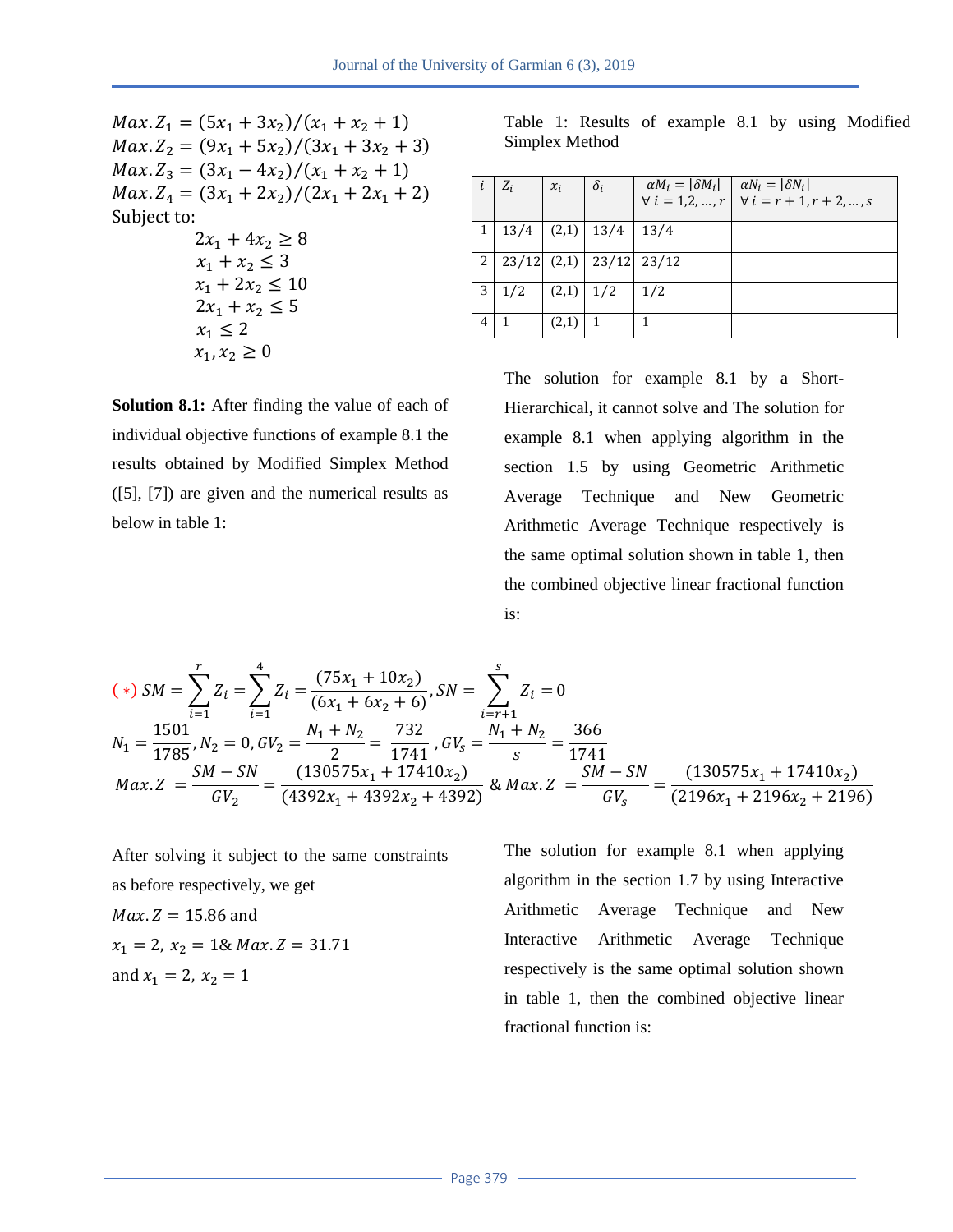$$
SM = \sum_{i=1}^{r} Z_i = \sum_{i=1}^{4} Z_i = \frac{(75x_1 + 10x_2)}{(6x_1 + 6x_2 + 6)}, SN = \sum_{i=r+1}^{5} Z_i = 0
$$
  
\n
$$
M_1 = \frac{137}{2821}, M_2 = 0, AV_2 = \frac{M_1 + M_2}{2} = \frac{137}{5642}, AV_s = \frac{M_1 + M_2}{s} = \frac{137}{11284}
$$
  
\n
$$
Max.Z = \frac{SM - SN}{AV_2} = \frac{(423150x_1 + 56420x_2)}{(822x_1 + 822x_2 + 822)} \& Max.Z = \frac{SM - SN}{AV_s} = \frac{(846300x_1 + 112840x_2)}{(822x_1 + 822x_2 + 822)}
$$

After solving it subject to the same constraints as before respectively, we get

*Max. Z* = 274.5499 and  $x_1$  = 2,  $x_2$  = 1& *Max*.  $Z = 549.0998$  and  $x_1 = 2$ ,  $x_2 = 1$ 

#### **Example 8.2:** Solve the following MOLFPP

 $Max.Z_1 = (3x_1 - 2x_2)/(x_1 + x_2 + 1)$  $Max.Z_2 = (9x_1 + 3x_2)/(x_1 + x_2 + 1)$  $Max.Z_3 = (3x_1 - 5x_2)/(2x_1 + 2x_2 + 2)$  $Min.Z_4 = (-6x_1 + 2x_2)/(2x_1 + 2x_2 + 2)$  $Min.Z_5 = (-3x_1 - x_2)/(x_1 + x_2 + 1)$ Subject to:  $x_1 + x_2 \leq 2$  $9x_1 + x_2 \leq 9$ 

**Solution 8.2:** After finding the value of each of individual objective functions of example 8.2 the results obtained by Modified Simplex Method ([5], [7]) are given and the numerical results as below in table 2:

 $x_1, x_2 \geq 0$ 

Table 2: Results of example 8.2 by using Modified Simplex Method

| i              | $Z_i$  | $x_i$ | $\delta_i$ | $\alpha M_i =  \delta M_i $<br>$\forall i = 1, 2, , r$ | $\alpha N_i =  \delta N_i $<br>$\forall i = r + 1, r + 2 , s$ |
|----------------|--------|-------|------------|--------------------------------------------------------|---------------------------------------------------------------|
|                | 3/2    | (1,0) | 3/2        | 3/2                                                    |                                                               |
| 2              | 9/2    | (1,0) | 9/2        | 9/2                                                    |                                                               |
| 3              | 3/4    | (1,0) | 3/4        | 3/4                                                    |                                                               |
| $\overline{4}$ | $-3/2$ | (1,0) | $-3/2$     |                                                        | 3/2                                                           |
| 5              | $-3/2$ | (1,0) | $-3/2$     |                                                        | 3/2                                                           |

The solution for example 8.2 by a Short-Hierarchical, *Max* .  $Z = 6.75$  and  $x_1 = 1$ ,  $x_2 =$ 0 and the solution for example 8.2 when applying algorithm in the section 1.5 by using Geometric Arithmetic Average Technique and New Geometric Arithmetic Average Technique respectively is the same optimal solution shown in table 2, then the combined objective linear fractional function is:

$$
SM = \sum_{i=1}^{r} Z_i = \sum_{i=1}^{3} Z_i = \frac{(27x_1 - 3x_2)}{(2x_1 + 2x_2 + 2)}, SN = \sum_{i=r+1}^{5} Z_i = \sum_{i=4}^{5} Z_i = \frac{(-6x_1)}{(x_1 + x_2 + 1)}
$$
  
\n
$$
N_1 = \frac{467}{514}, \qquad N_2 = \frac{1079}{881}, GV_2 = \frac{N_1 + N_2}{2} = \frac{5009}{4696}, GV_s = \frac{N_1 + N_2}{s} = \frac{989}{2318}
$$
  
\n
$$
Max.Z = \frac{SM - SN}{GV_2} = \frac{(183144x_1 - 14088x_2)}{(10018x_1 + 10018x_2 + 10018)} \& Max.Z = \frac{SM - SN}{GV_s} = \frac{(90402x_1 - 6954x_2)}{(1978x_1 + 1978x_2 + 1978)}
$$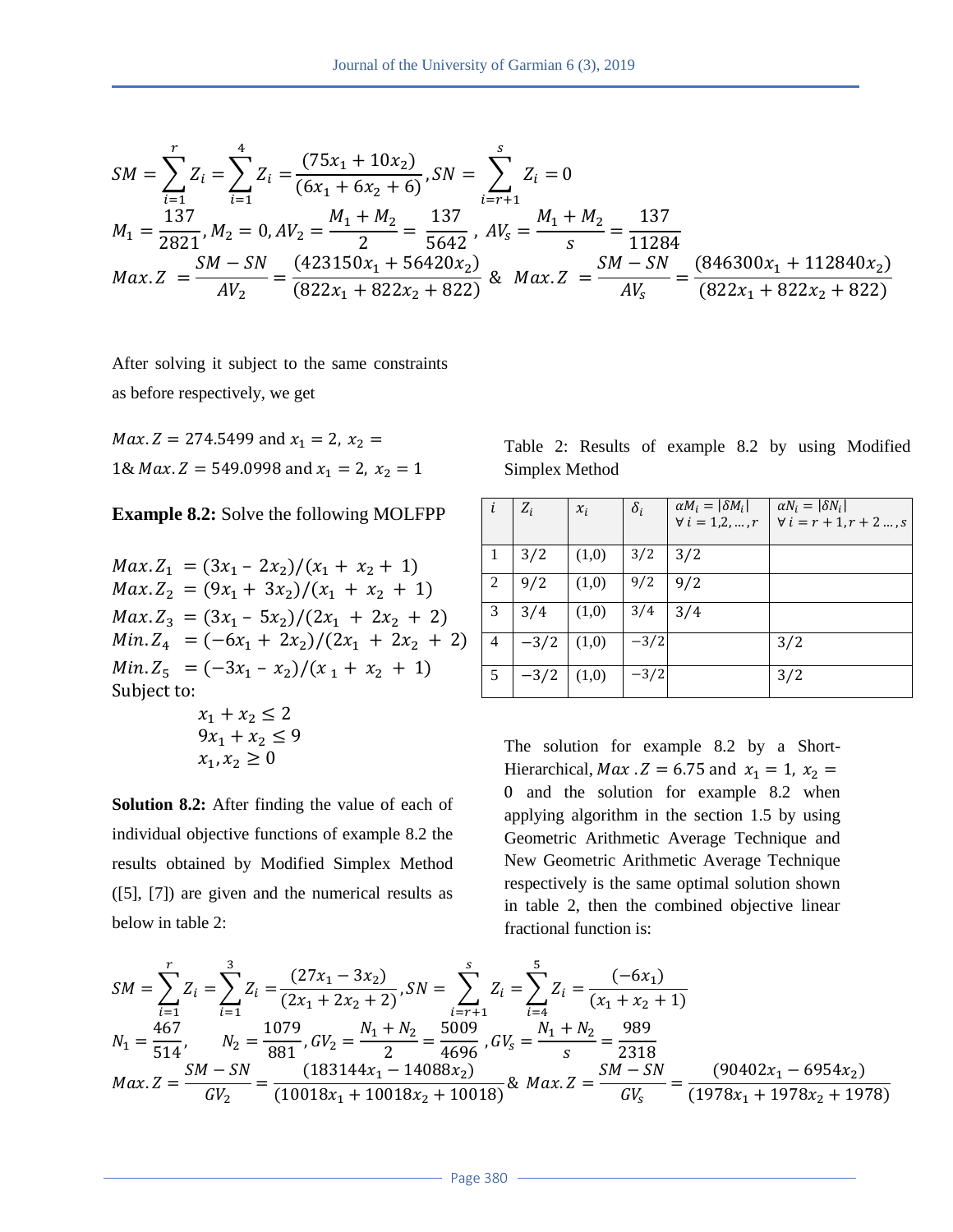After solving it subject to the same constraints as before respectively, we get

*Max* .  $Z = 9.14$  and  $x_1 = 1$ ,  $x_2 = 0$ 

& *Max* .  $Z = 22.85$  and  $x_1 = 1$ ,  $x_2 = 0$ 

The solution for example 8.2 when applying algorithm in the section 1.7 by using Interactive

Arithmetic Average Technique and New Interactive Arithmetic Average Technique respectively is the same optimal solution shown in table 2, then the combined objective linear fractional function is:

$$
SM = \sum_{i=1}^{r} Z_i = \sum_{i=1}^{3} Z_i = \frac{(27x_1 - 3x_2)}{(2x_1 + 2x_2 + 2)}, \qquad SN = \sum_{i=r+1}^{s} Z_i = \sum_{i=4}^{5} Z_i = \frac{(-6x_1)}{(x_1 + x_2 + 1)}
$$
  
\n
$$
M_1 = \frac{97}{3313}, \qquad M_2 = \frac{426}{2807}, \qquad AV_2 = \frac{M_1 + M_2}{2} = \frac{721}{7965}, \qquad AV_s = \frac{M_1 + M_2}{s} = \frac{123}{3397}
$$
  
\n
$$
Max. Z = \frac{SM - SN}{AV_2} = \frac{(310635x_1 - 23895x_2)}{(1442x_1 + 1442x_2 + 1442)} \& Max. Z = \frac{SM - SN}{AV_s} = \frac{(132483x_1 - 10191x_2)}{(246x_1 + 246x_2 + 246)}
$$

After solving it subject to the same constraints as before of the solviethe Numerical Results

get *Max*  $Z = 107.7098$  and  $x_1 = 1$ ,  $x_2 = 0$ & *Max* .  $Z = 269.2744$  and  $x_1 = 1$ ,  $x_2 = 0$ 

 Now, we are going to comparison the numerical results which are obtained of the examples as below in table 3:

| Techniques                          |                    |                               | Example 8.1        | Example 8.2:       |
|-------------------------------------|--------------------|-------------------------------|--------------------|--------------------|
| <b>Short-Hierarchical Technique</b> |                    |                               | It not solve       | $Max.Z = 6.75$     |
|                                     |                    |                               |                    | $x_1 = 18x_2 = 0$  |
|                                     | Average Techniques | Geometric Arithmetic          | $Max.Z = 15.86$    | $Max.Z = 9.14$     |
|                                     |                    | Average Technique             | $x_1 = 28x_2 = 1$  | $x_1 = 18x_2 = 0$  |
|                                     |                    | New Geometric                 | $Max.Z = 31.71$    | $Max.Z = 22.85$    |
|                                     |                    | Arithmetic Average            | $x_1 = 28x_2 = 1$  | $x_1 = 18x_2 = 0$  |
| New Geometric                       |                    | Technique                     |                    |                    |
|                                     | <b>Techniques</b>  | <b>Interactive Arithmetic</b> | $Max.Z = 274.5499$ | $Max Z = 107.7098$ |
|                                     |                    | Average Technique             | $x_1 = 28x_2 = 1$  | $x_1 = 18x_2 = 0$  |
|                                     |                    | New Interactive               | $Max.Z = 549.0998$ | $Max.Z = 269.2744$ |
| Interactive                         |                    | Arithmetic Average            | $x_1 = 28x_2 = 1$  | $x_1 = 18x_2 = 0$  |
|                                     |                    | Technique                     |                    |                    |

Table 3: Comparison between results of the numerical techniques